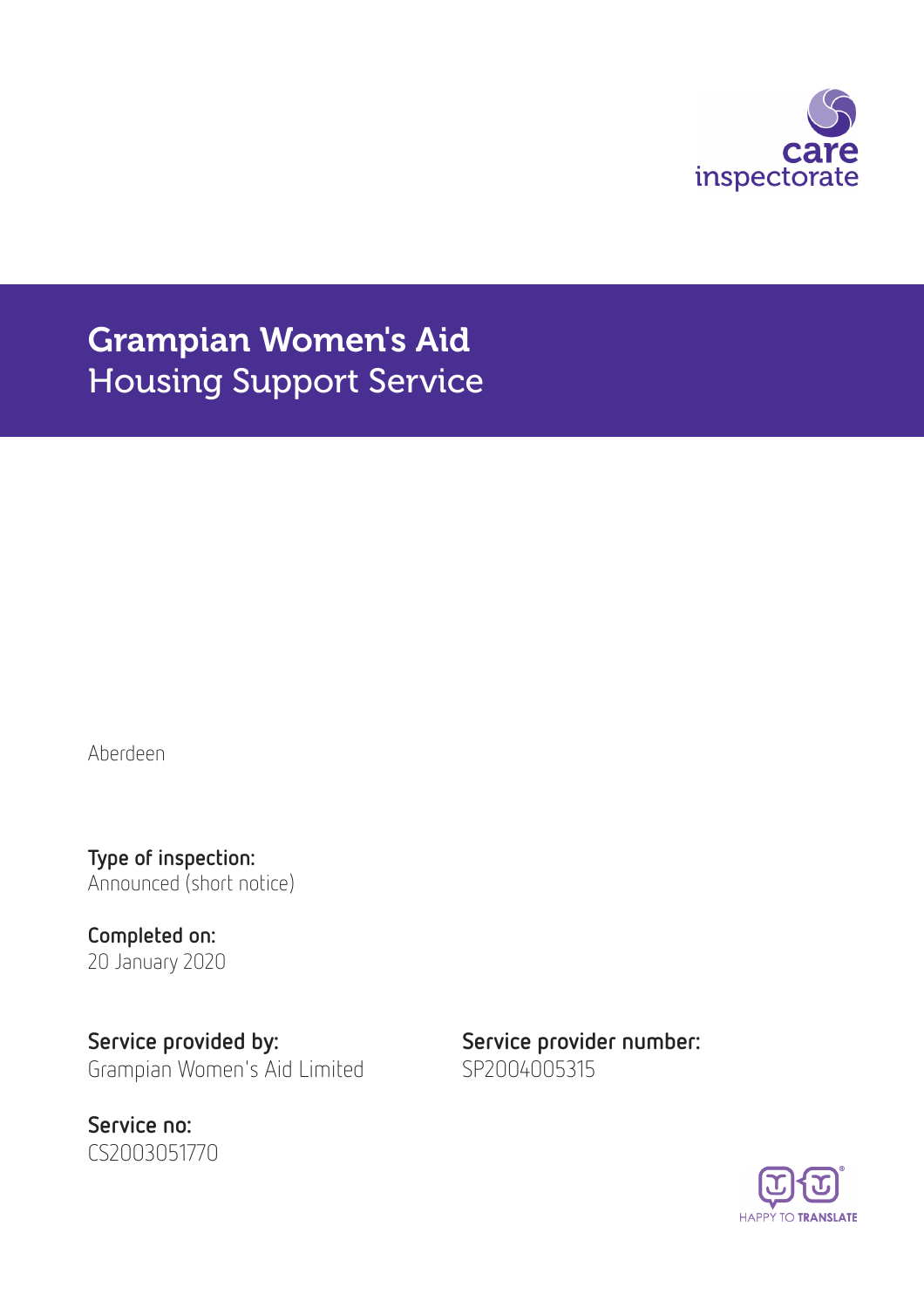### About the service

Grampian Women's Aid offers a free, confidential and non-judgemental, specialist service to women, children and young people in Aberdeen and Aberdeenshire who have experienced domestic abuse.

The services they offer include: practical and emotional support, somewhere safe to stay, information about housing, benefits and legal issues, safety planning and signposting to other agencies who can help. They also provide training to interested organisations about domestic abuse.

This service has been registered since 2004.

### What people told us

The inspector spoke to three women who were being supported by Grampian Women's Aid. Two questionnaires were also returned to the Care Inspectorate prior to the inspection. Responses were overwhelmingly positive with all of the comments confirming that women felt very well supported by caring, respectful staff who were knowledgeable about the issues affecting them, and about local services they might wish to access.

Two women using the service also returned questionnaires to the Care Inspectorate prior to the inspection. Comments included:

"Very supportive in every way both emotionally and practically. I would have had to move away to (another city) to seek help from my relative if I had not been given refuge accommodation".

"We are pleased with the services being rendered to us. Thank you".

### From this inspection we evaluated this service as:

In evaluating quality, we use a six point scale where 1 is unsatisfactory and 6 is excellent

| How well do we support people's wellbeing? | 5 - Very Good |
|--------------------------------------------|---------------|
| How good is our leadership?                | $4 - Good$    |
| How good is our staffing?                  | not assessed  |
| How good is our setting?                   | not assessed  |
| How well is our care and support planned?  | not assessed  |

Further details on the particular areas inspected are provided at the end of this report.

How well do we support people's wellbeing? 5 - Very Good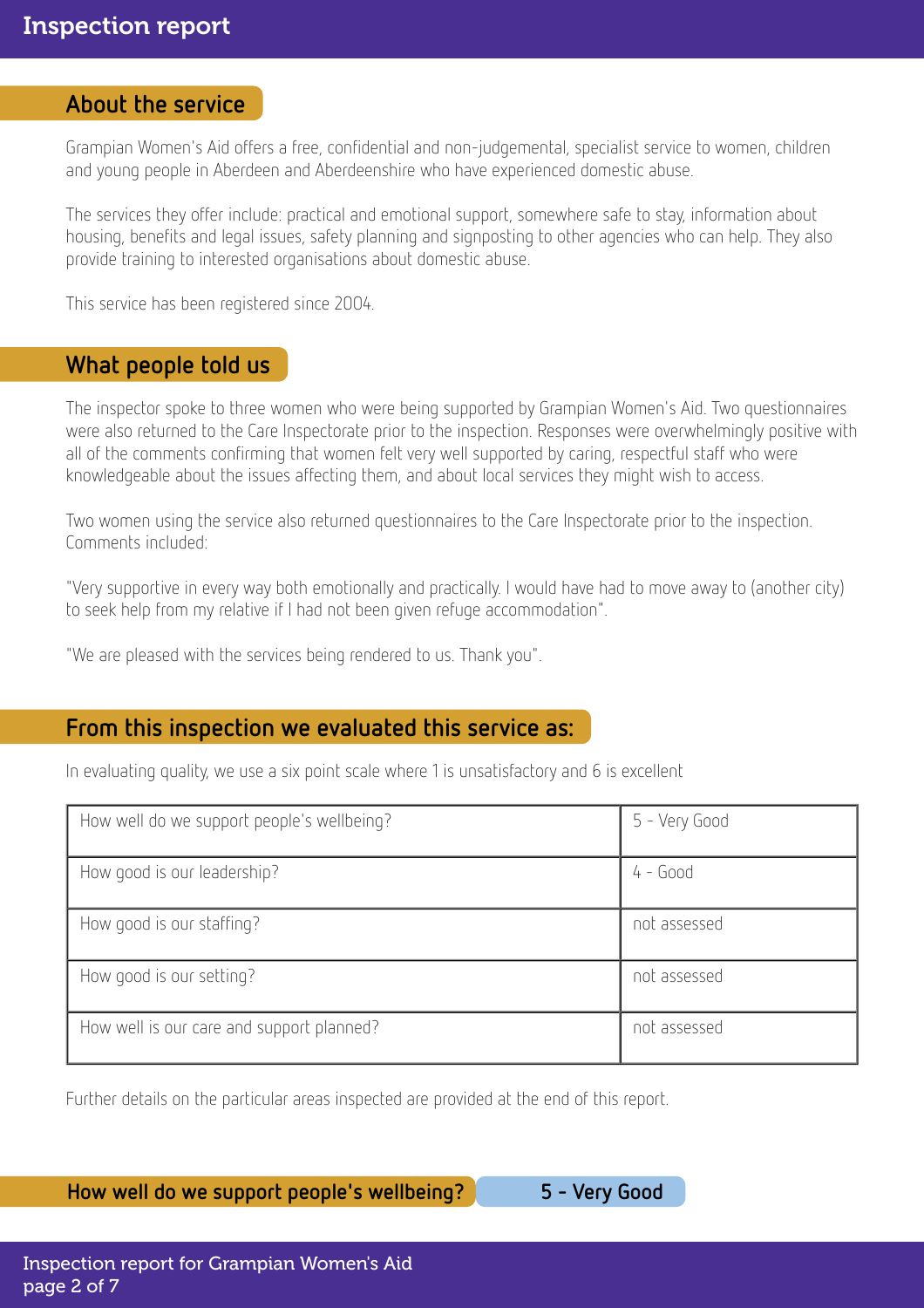Grampian Women's Aid (GWA) provided a very good standard of care and support to women who had experienced domestic abuse. Women enjoyed very supportive relationships with staff who were caring and insightful. Feedback from women using the service was very positive about staff being kind, understanding and accommodating.

Women felt they were listened to and that the support they were offered was in response to their individual need. Staff understood that this might change and were responsive and flexible. They were keen to promote the skills and independence of women and offer assistance at the individual level each woman wanted.

From the point of contact with the service women were made aware of the range of support which was available, which included practical and emotional support, advice and accommodation. In the near future there will also be the opportunity for women to be involved in group work, and potentially more opportunities for social activity and peer support. Staff at GWA had very good local knowledge and good networks with other agencies and organisations. Women choosing not to become directly involved with GWA would still be offered advise about other agencies who could be of assistance.

Grampian Women's Aid promoted the rights of individual women, but also educated and informed the wider public on issues of gender inequality and domestic abuse. Affiliation with Scottish Women's Aid also provided opportunities to be involved in National campaigns and research based on improving the lives of women.

Risk assessment and safety planning supported early identification of women at high risk and the opportunity for a referral to Multi Agency Risk Assessment Conference (MARAC) to ensure that all agencies were working together to safeguard these women. All women were offered advice about their personal safety and, should they want it, the opportunity for refuge accommodation. GWA were involved in research which would hopefully result in better access for legal representation for women who needed this.

Comprehensive notes identified the support women were offered and how this was delivered. Improvements required in support planning are discussed later in this report. This did not, however, impact on the agreed support women were offered, which remained focussed and flexible to what women themselves felt they needed.

Refuge accommodation was in various fully furnished premises across the city. When moving in, 'starter packs' were provided to ensure women had all the essentials they would need. Support was provided (if needed) to access healthcare and educational facilities in the local area, and with housing applications.

'Out of hours' support was provided via a national helpline. Grampian Women's Aid also had a website which provided information about the support they could provide, with appropriate safeguards to ensure women accessing this could do so confidentially, and safely.

#### How good is our leadership? 4 - Good

Prior to the inspection there had been significant staff shortages, and a relatively new manager. The reduced staff team had continued to provide the same high quality service to women, prioritising their immediate needs over some of the systems and processes which would normally be completed. At the time of the inspection the staffing situation had improved and there was good news about a change of premises which would be large enough for some of the identified service development plans to progress.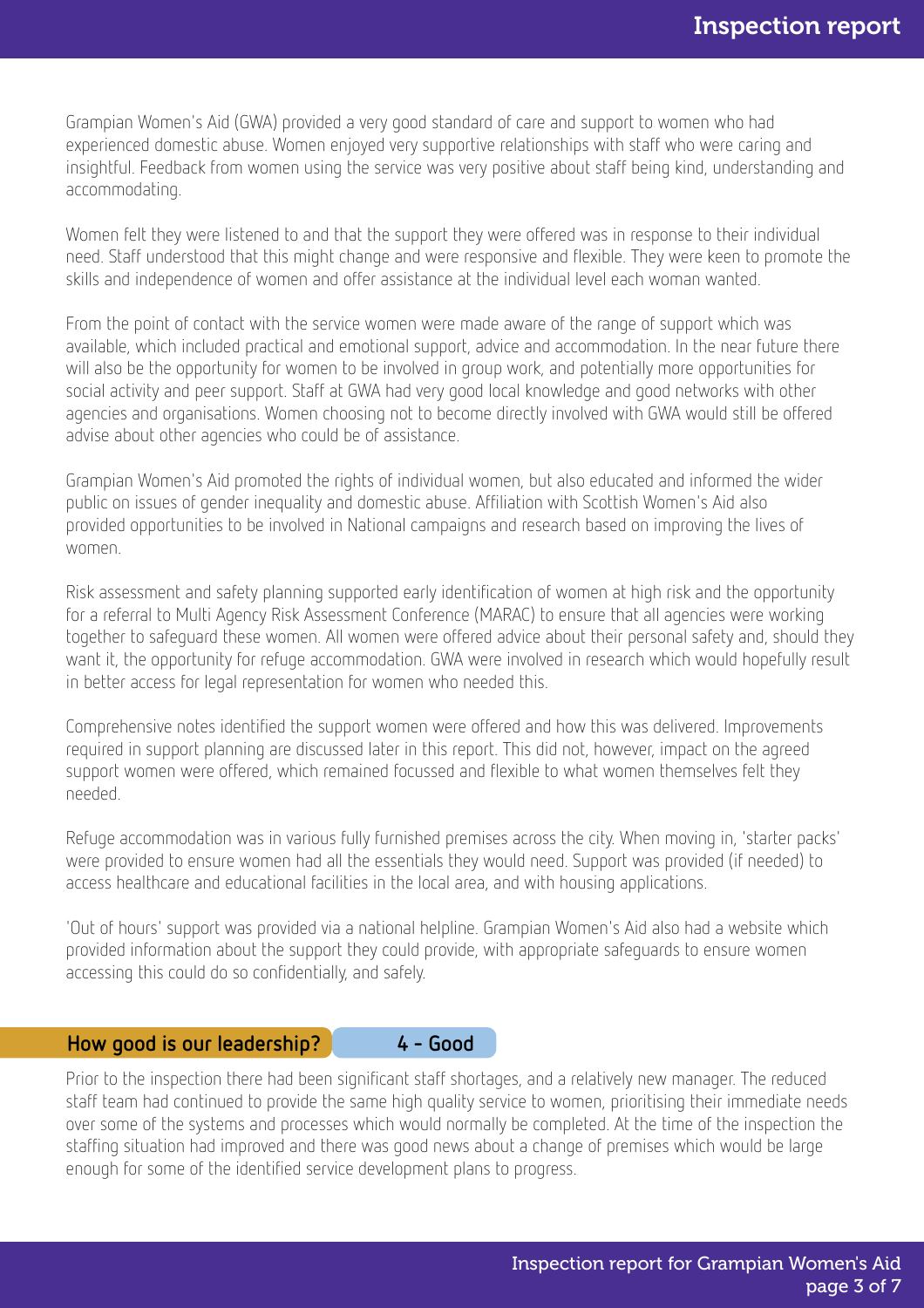### Inspection report

A lengthy service improvement plan identified areas the service would like to develop and had been updated as progress had been made. The plan identified progress in relation to a number of policies and practices which would support a more flexible responsive service to the women supported by GWA. These included referral documentation, safeguarding policies, procedural flowcharts and plans for more effective support planning. Support plans and case reviews needed significant improvement to ensure they were in place, reviewed and outcome focussed.

There was comprehensive information about the support provided in ongoing 'notes', however, these did not inform the support plan, or any form of outcome focussed progress. The improvement plan identified the need for plans to be outcome focussed and to allow service users to have a real ownership of their own plans. This was a recommendation at the previous inspection (see areas for improvement 1).

There were a number of supportive systems in place to ensure that staff remained highly motivated and skilled and that their sense of purpose was clear. These included team meetings, supervision and appraisal, and good learning opportunities. The manager, and team, were supported by a Board of Trustees with a range of skills and experiences which contributed to service delivery and governance. Affiliation with Scottish Women's Aid also provided support and training.

Affiliation to the National organisation also encouraged participation in initiatives such as the 16 days of action, and events and training in recent legislation regarding coercive control. Grampian Women's Aid had held a large well attended conference highlighting coercive control. Staff from the team were delivering quality training to other organisations - raising the profile of the service and educating people about domestic abuse.

#### Areas for improvement

1. All service users should have outcome focussed support plans which are regularly reviewed. They should demonstrate that women using the service have ownership of their own plans.

This is to ensure that care and support is consistent with the Health and Social Care Standards (HSCS) which state that 'I am fully involved in developing and reviewing my personal plan, which is always available to me'. (HSCS 2.17).

### How good is our staff team?

This key question was not assessed.

#### How good is our setting?

This key question was not assessed.

# How well is our care and support planned?

This key question was not assessed.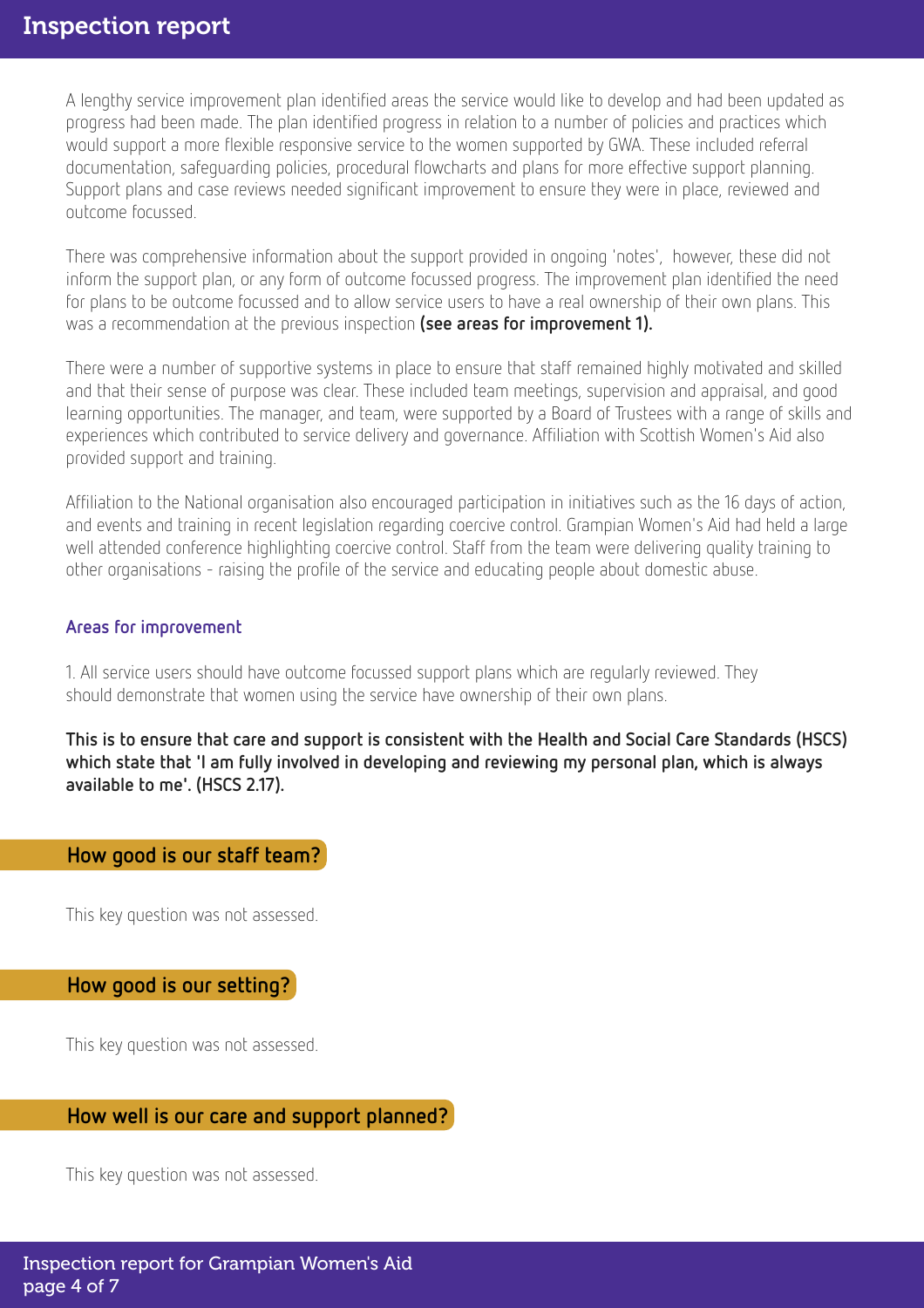## What the service has done to meet any areas for improvement we made at or since the last inspection

# Areas for improvement

#### Previous area for improvement 1

Documentation which identifies assessment, support and safety planning should be fully completed to ensure greater clarity about the support and safeguards in place for women and their children.

#### This area for improvement was made on 27 June 2017.

#### Action taken since then

There was further development required to ensure this recommendation was met. It has therefore been restated.

#### Previous area for improvement 2

Consideration should be given to ways in which service user participation can be improved and the aims of the service user involvement policy met.

#### This area for improvement was made on 27 June 2017.

#### Action taken since then

The service have plans to extend the opportunities for women involved with the service. This recommendation is therefore deemed as met.

#### Previous area for improvement 3

The child protection policy should be reviewed and developed. Staff should be aware of its content and receive guidance about how this is effectively used to safeguard children.

#### This area for improvement was made on 27 June 2017.

#### Action taken since then

An appropriate policy was in place and staff aware of their responsibilities.

#### Previous area for improvement 4

The role of the out of hours worker should be discussed with service users. This should provide clarity about the support provided outwith office hours.

#### This area for improvement was made on 27 June 2017.

#### Action taken since then

An entirely different out of hours response system was in place at this inspection. It will provide responsive out of hours guidance and support.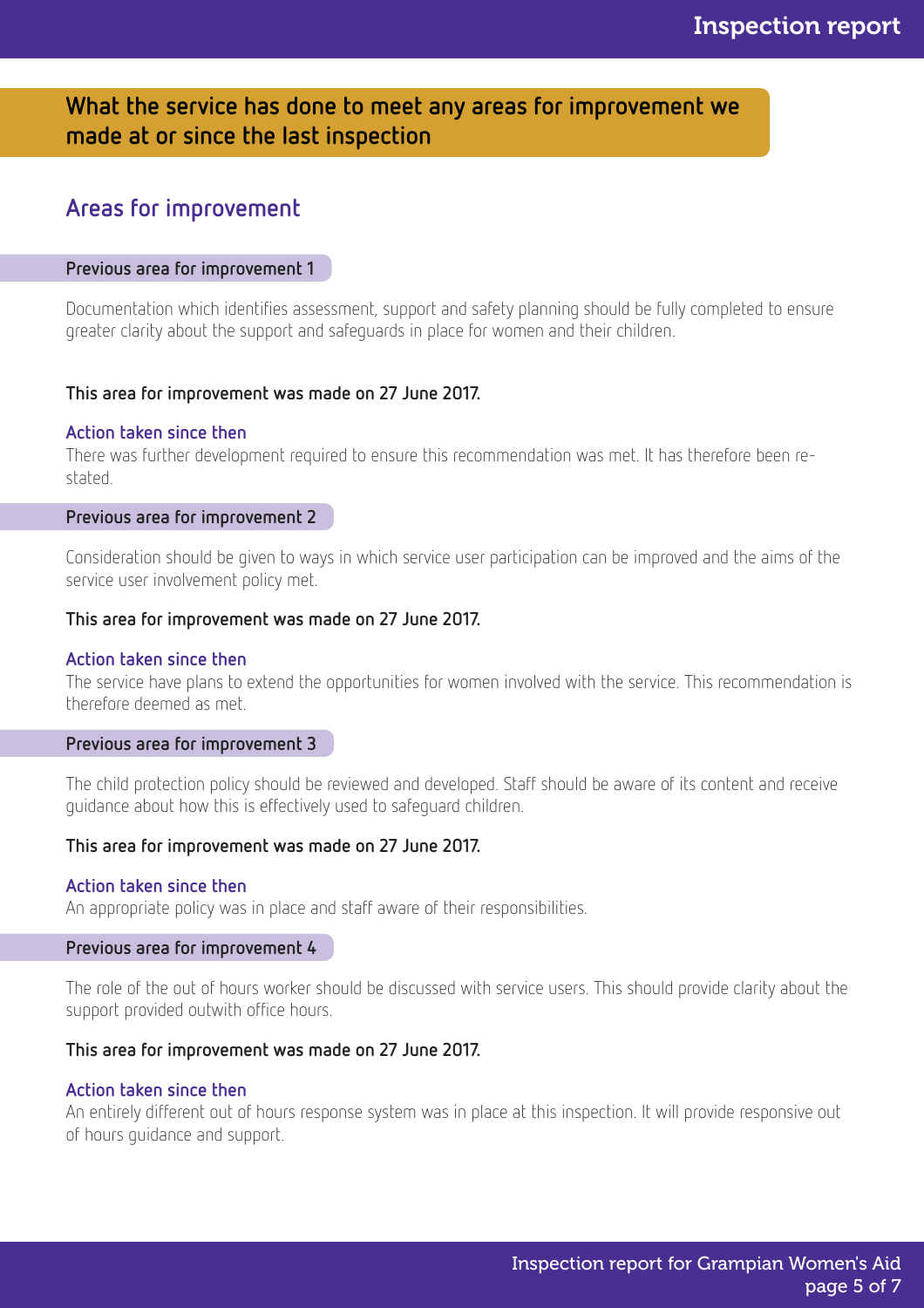# **Complaints**

There have been no complaints upheld since the last inspection. Details of any older upheld complaints are published at www.careinspectorate.com.

# Detailed evaluations

| How well do we support people's wellbeing?               | 5 - Very Good |
|----------------------------------------------------------|---------------|
| 1.1 People experience compassion, dignity and respect    | 5 - Very Good |
| 1.2 People get the most out of life                      | 5 - Very Good |
| 1.3 People's health benefits from their care and support | 5 - Very Good |

| How good is our leadership?                       | $4 - Good$ |
|---------------------------------------------------|------------|
| 2.2 Quality assurance and improvement is led well | 4 - Good   |